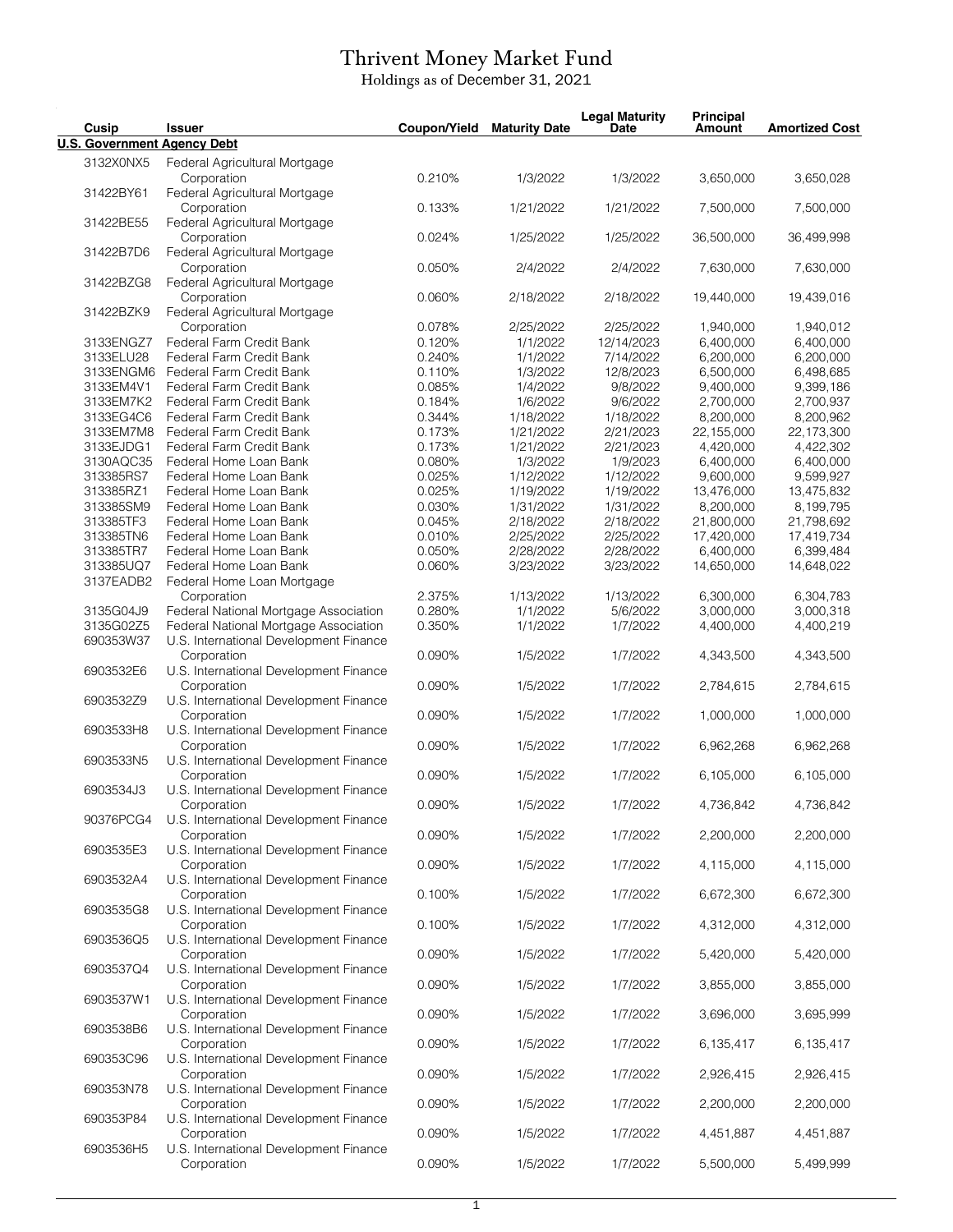## Thrivent Money Market Fund

Holdings as of December 31, 2021

| Cusip                     | <b>Issuer</b>                                         | <b>Coupon/Yield</b> | <b>Maturity Date</b> | <b>Legal Maturity</b><br><b>Date</b> | <b>Principal</b><br><b>Amount</b> | <b>Amortized Cost</b>   |
|---------------------------|-------------------------------------------------------|---------------------|----------------------|--------------------------------------|-----------------------------------|-------------------------|
|                           | U.S. Government Agency Debt - continued               |                     |                      |                                      |                                   |                         |
| 690353T23                 | U.S. International Development Finance<br>Corporation | 0.090%              | 1/5/2022             | 1/7/2022                             | 2,250,000                         | 2,250,000               |
| 690353QZ3                 | U.S. International Development Finance<br>Corporation | 0.090%              | 1/5/2022             | 1/7/2022                             | 1,752,632                         | 1,752,632               |
| 690353T80                 | U.S. International Development Finance<br>Corporation | 0.100%              | 1/5/2022             | 1/7/2022                             | 5,433,120                         | 5,433,120               |
| 690353Z83                 | U.S. International Development Finance<br>Corporation | 0.090%              | 1/5/2022             | 1/7/2022                             | 3,045,108                         | 3,045,108               |
| 690353W94                 | U.S. International Development Finance<br>Corporation | 0.100%              | 1/5/2022             | 1/7/2022                             | 4,053,280                         | 4,053,280               |
| 690353X51                 | U.S. International Development Finance<br>Corporation | 0.090%              | 1/5/2022             | 1/7/2022                             | 3,530,556                         | 3,530,556               |
| 690353XK8                 | U.S. International Development Finance<br>Corporation | 0.100%              | 1/5/2022             | 1/7/2022                             | 4,750,800                         | 4,750,800               |
| 690353YY7                 | U.S. International Development Finance<br>Corporation | 0.100%              | 1/5/2022             | 1/7/2022                             | 3,325,560                         | 3,325,560               |
| 690353Z59                 | U.S. International Development Finance<br>Corporation | 0.100%              | 1/5/2022             | 1/7/2022                             | 5,450,368                         | 5,450,368               |
| 690353ZP5                 | U.S. International Development Finance<br>Corporation | 0.100%              | 1/5/2022             | 1/7/2022                             | 3,064,266                         | 3,064,266               |
| 6903534U8                 | U.S. International Development Finance<br>Corporation | 0.090%              |                      |                                      |                                   |                         |
| 90376PBG5                 | U.S. International Development Finance                |                     | 1/5/2022             | 1/7/2022                             | 4,873,500                         | 4,873,500               |
| 90376PAU5                 | Corporation<br>U.S. International Development Finance | 0.090%              | 1/5/2022             | 1/7/2022                             | 7,610,000                         | 7,610,000               |
| 90376PBB6                 | Corporation<br>U.S. International Development Finance | 0.090%              | 1/5/2022             | 1/7/2022                             | 9,410,000                         | 9,410,000               |
| 90376PBJ9                 | Corporation<br>U.S. International Development Finance | 0.090%              | 1/5/2022             | 1/7/2022                             | 1,440,789                         | 1,440,789               |
| 90376PBS9                 | Corporation<br>U.S. International Development Finance | 0.090%              | 1/5/2022             | 1/7/2022                             | 2,192,308                         | 2,192,308               |
| 90376PBX8                 | Corporation<br>U.S. International Development Finance | 0.090%              | 1/5/2022             | 1/7/2022                             | 1,714,286                         | 1,714,286               |
| 690353T98                 | Corporation<br>U.S. International Development Finance | 0.090%              | 1/5/2022             | 1/7/2022                             | 8,400,000                         | 8,400,000               |
| 90376PAA9                 | Corporation<br>U.S. International Development Finance | 0.090%              | 1/5/2022             | 1/7/2022                             | 8,720,000                         | 8,720,000               |
| 90376PAS0                 | Corporation<br>U.S. International Development Finance | 0.090%              | 1/5/2022             | 1/7/2022                             | 3,200,000                         | 3,200,000               |
| 90376PEF4                 | Corporation<br>U.S. International Development Finance | 0.090%              | 1/5/2022             | 1/7/2022                             | 3,590,000                         | 3,590,000               |
|                           | Corporation                                           | 0.220%              | 4/23/2022            | 4/23/2022                            | 2,800,000                         | 2,801,150               |
| <b>U.S. Treasury Debt</b> |                                                       |                     |                      |                                      |                                   |                         |
| 912796Q51<br>912796K65    | U.S. Treasury Bills<br>U.S. Treasury Bills            | 0.045%<br>0.060%    | 1/4/2022<br>1/6/2022 | 1/4/2022<br>1/6/2022                 | 28,910,000<br>6,350,000           | 28,909,892<br>6,349,947 |
| 912796Q69                 | U.S. Treasury Bills                                   | 0.046%              | 1/11/2022            | 1/11/2022                            | 7,210,000                         | 7,209,908               |
| 912796C31                 | U.S. Treasury Bills                                   | 0.055%              | 1/27/2022            | 1/27/2022                            | 6,400,000                         | 6,399,746               |
| 912796Q93                 | U.S. Treasury Bills                                   | 0.056%              | 2/1/2022             | 2/1/2022                             | 6,400,000                         | 6,399,694               |
| 912796K99                 | U.S. Treasury Bills                                   | 0.036%              | 2/3/2022             | 2/3/2022                             | 24,365,000                        | 24,364,189              |
| 912796R76                 | U.S. Treasury Bills                                   | 0.031%              |                      | 2/8/2022                             | 18,215,000                        |                         |
|                           |                                                       |                     | 2/8/2022             |                                      |                                   | 18,214,414              |
| 912796M97                 | U.S. Treasury Bills                                   | 0.057%              | 3/10/2022            | 3/10/2022                            | 32,280,000                        | 32,276,548              |
| 912796F38                 | U.S. Treasury Bills                                   | 0.065%              | 3/24/2022            | 3/24/2022                            | 18,280,000                        | 18,277,294              |
| 912796N39                 | U.S. Treasury Bills                                   | 0.045%              | 3/31/2022            | 3/31/2022                            | 32,400,000                        | 32,396,387              |
| 912796P29<br>912828W89    | U.S. Treasury Bills                                   | 0.055%              | 4/14/2022            | 4/14/2022                            | 13,400,000<br>6,400,000           | 13,397,891              |
|                           | U.S. Treasury Notes                                   | 1.875%              | 3/31/2022            | 3/31/2022                            |                                   | 6,428,012               |